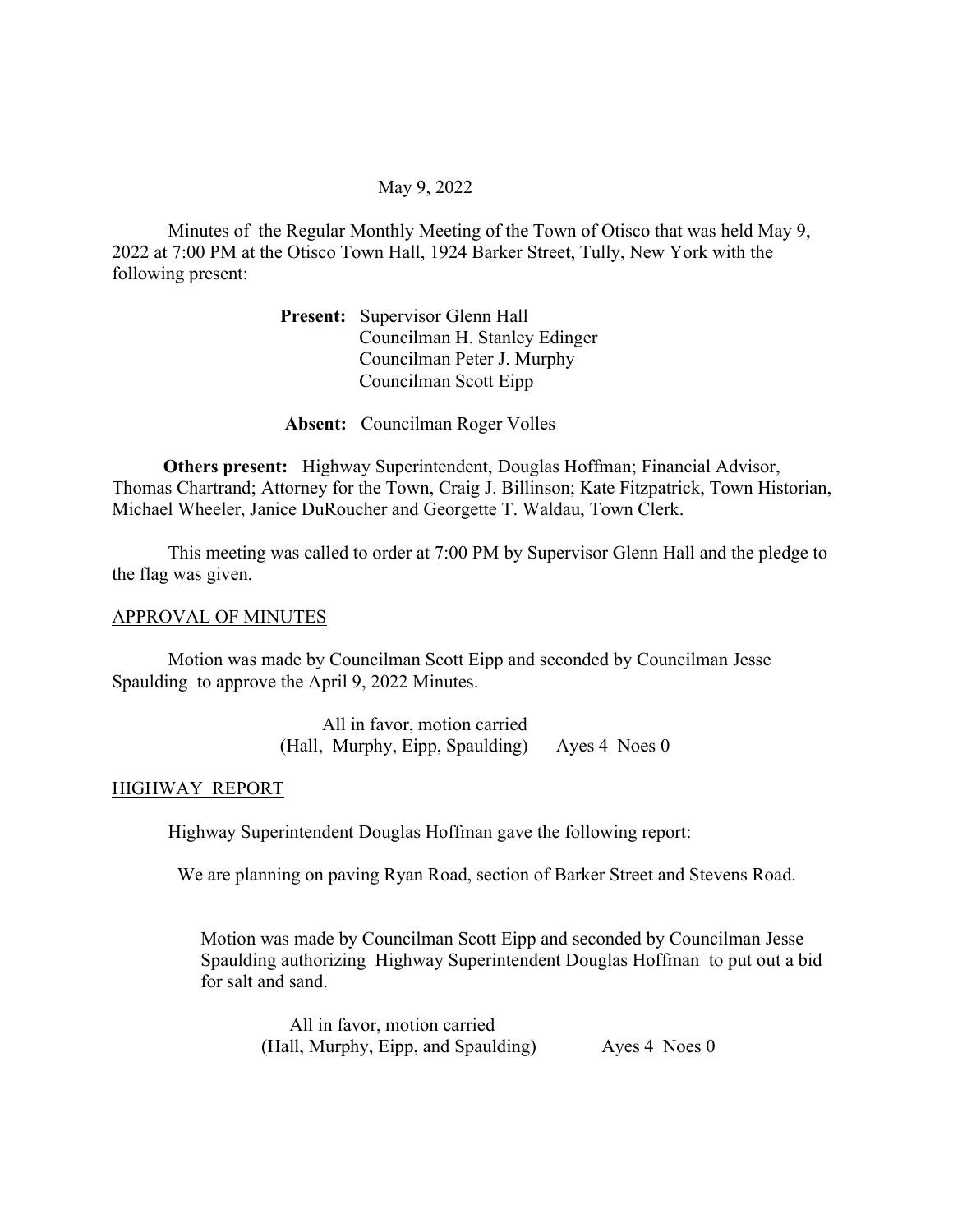# SUPERVISOR REPORT

The Supervisors Report was given by Financial Advisor Thomas Chartrand.

Motion was made by Councilman Jesse Spaulding and seconded by Councilman Peter Murphy to accept the Supervisors Report.

> All in favor, motion carried (Hall, Murphy, Eipp and Spaulding) Ayes 4 Noes 0

Motion was made by Councilman Peter Murphy and seconded by Councilman Scott Eipp to pay the bills out of the proper funds. General Fund, Abstract  $# 5$  \$ and Highway Fund Abstract  $#5$  \$

> All in favor, motion carried (Hall, Murphy, Eipp and Spaulding) Ayes 4 Noes 0

Motion was made by Councilman Peter Murphy and seconded by Councilman Scott Eipp to accept the Bank Reconciliation Statement presented to the Town Board by Financial Advisor, Thomas Chartrand.

> All in favor, motion carried (Hall, Murphy, Eipp and Spaulding) Ayes 4 Noes 0

## FROM THE FLOOR

Michael Wheeler addressed the Town Board regarding the trash accumulation at a residence on Kinyon Road. Attorney Craig J. Billinson will check with the Surrogate's Court to see if there is an estate open to see who currently is in charge of this property.

 Jen Birchler and Janice DuRoucher from Amber addressed the Town Board regarding the continuing loud music being played by a resident at 1626 Park Avenue. The Town Board is going to see if we can possibly have a representative from the Police Department at the next meeting to answer question regarding this matter.